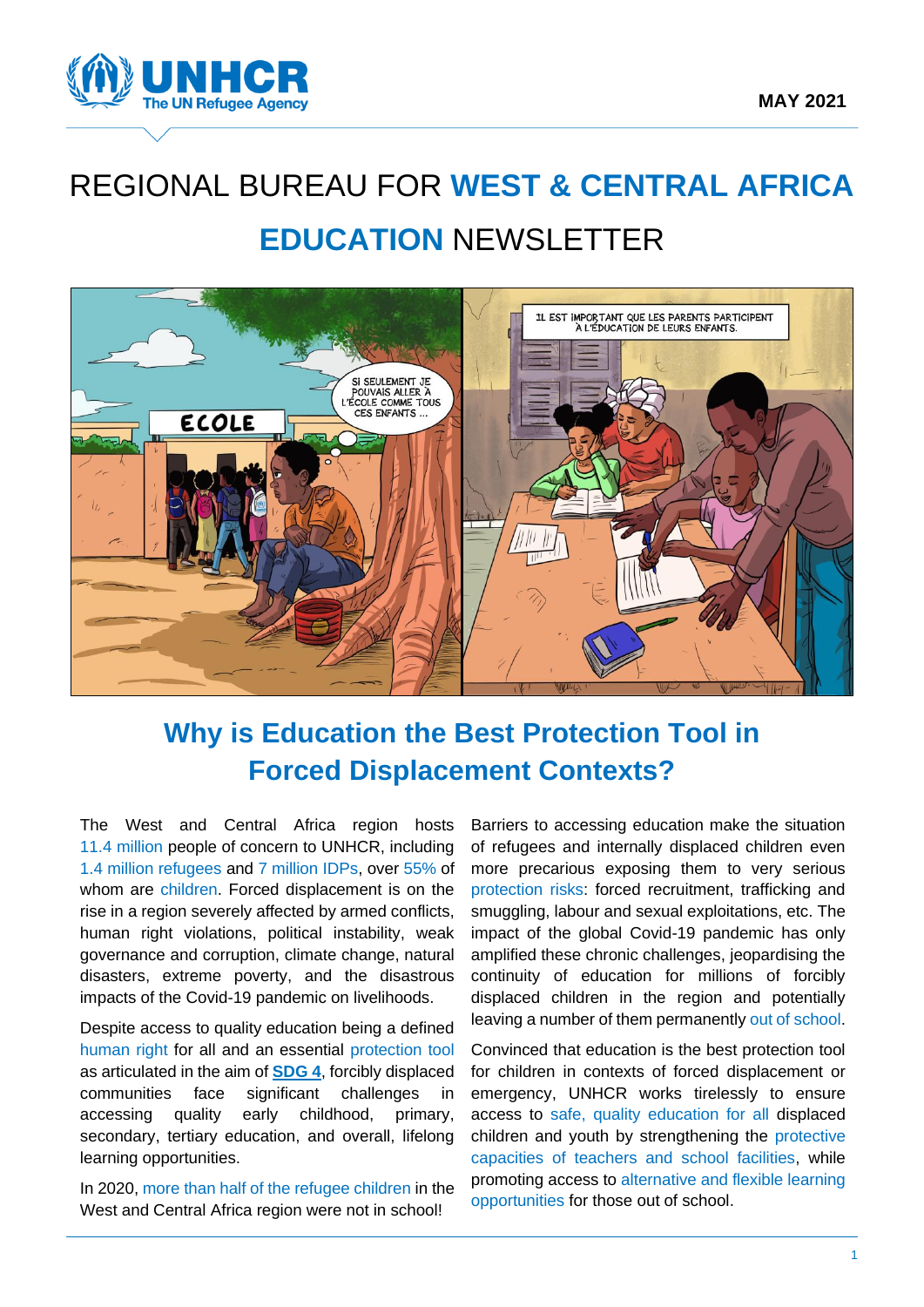### **UNHCR'S EDUCATION INTERVENTIONS**



#### Rethinking Education Interventions to Strengthen Child Protection and Prevent Gender-Based Violence (GBV) in Schools

**For schools to play their full role in protecting vulnerable children, including forcibly displaced children, infrastructure must be adequate, appropriate and safe, children must be able to thrive in a healthy, inclusive and violence-free environment, teachers and members of the educational community must be trained and supported, and parents must be encouraged to participate fully in their children's education.**



In a region where gender inequalities in the education sector are glaring, a better understanding of the specific implications of GBV in schools, particularly in contexts of forced displacement, is essential to ensure the protection of children.

To tackle this issue and improve the protection of girls and boys in schools, UNHCR's Regional Bureau for West and Central Africa has developed various tools for teachers, parents, and community mobilisers to raise awareness, prevent and respond to GBV in schools. Among the tools developed, a collaboration with the Senegalese cartoonist **Seydina Issa Sow** allowed the creation of a **[series](https://www.cwc.westafrica.exposed/methodologie-et-orientation/10-illustrations-sur-les-differentes-formes-de-vbg/)  of 10 [illustrations](https://www.cwc.westafrica.exposed/methodologie-et-orientation/10-illustrations-sur-les-differentes-formes-de-vbg/)** (with audio) on the different forms

of GBV and the reactions to adopt. These illustrations can be used in digital campaigns (WhatsApp, Facebook, etc.), as a poster or as a support to engage in conversations, create participative stories or organise role plays. A black and white version has also been created, which can be used as colouring material for children or as graphic elements for digital platforms or social networks. A **dedicated [educational booklet](https://www.cwc.westafrica.exposed/methodologie-et-orientation/la-violence-basee-sur-le-genre-en-milieu-scolaire/)** has also been developed with examples of key messages and tips on how to respond to and prevent GBV in schools.

Developed and launched as part of the **[CWC's regional](https://www.cwc.westafrica.exposed/)  [multi-media campaign](https://www.cwc.westafrica.exposed/)**, these tailored educational tools aim to build and strengthen local community-based child protection systems. For example, the short booklet will be used by teachers and educators, while the cartoons will be shared with students and parents. Local child protection committees, IDPs and refugees will also receive the audio and visual versions through specially designed WhatsApp group messages to engage peers in conversations about these difficult topics. This should allow for greater involvement and empowerment: internally displaced youth have offered to translate the audio campaign into several languages since day one, for example, and have led this process themselves.



Access all the tools on the WCA Platform for Community Mobilisation and Engagement **[here](https://www.cwc.westafrica.exposed/)**. *More information? Contact Vincent Briard, Senior Community-Based Protection Officer, [briard@unhcr.org](mailto:briard@unhcr.org)*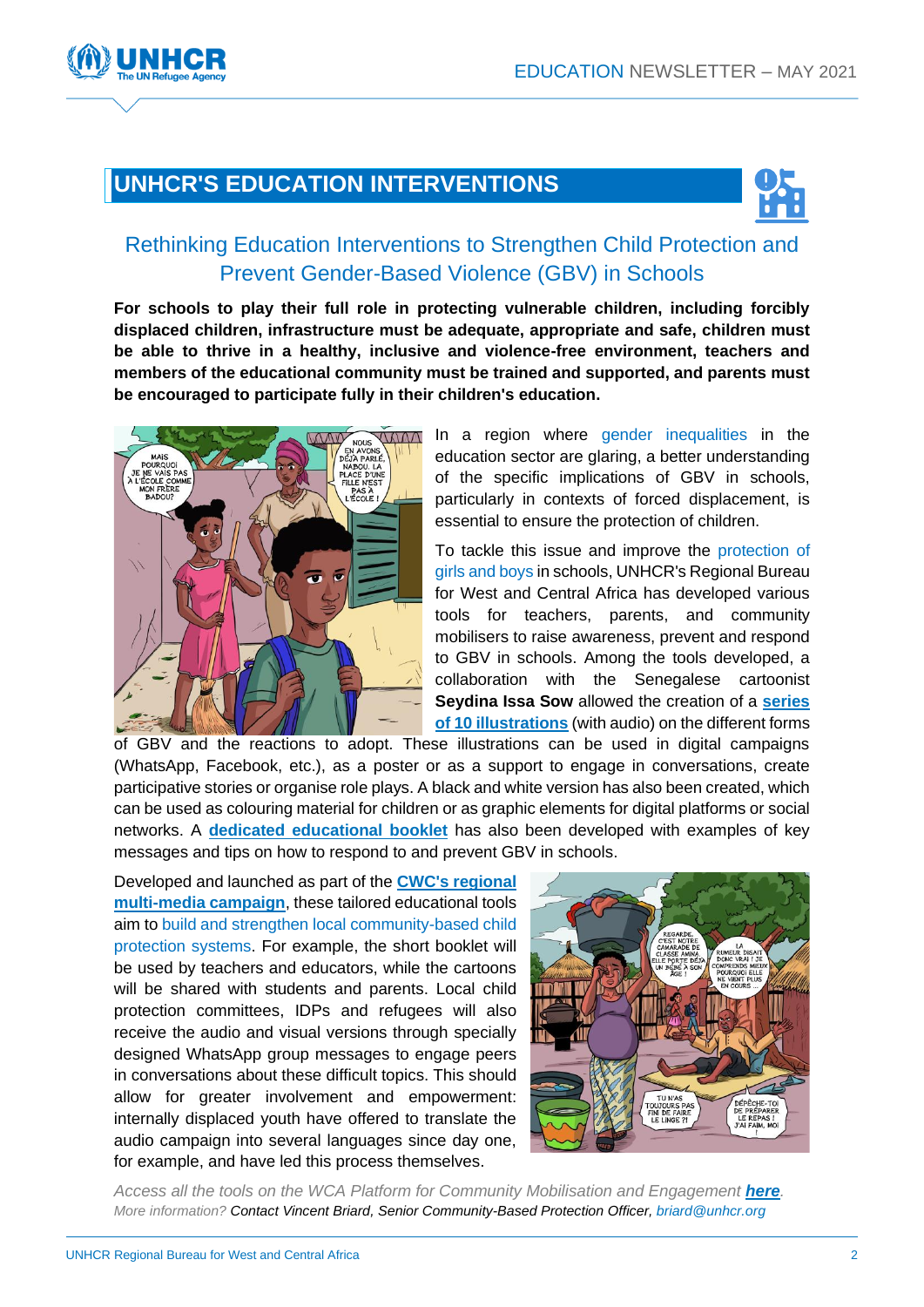

#### [CHAD] Supporting Teachers to Improve Children's Learning



Since the start of the Covid-19 pandemic, increased support has been provided to teachers in refugee camps in Chad, both during the period of school closure to ensure continuity of learning for students, and after school reopening to ensure a safe return to classes.

By the middle of the 2020/2021 school year, 98,965 refugee children were enrolled in school, from pre-primary to secondary school, representing 45% of refugees aged 6 to 18 living in Chad (see the latest **[UNHCR Chad](https://data2.unhcr.org/fr/documents/details/86986)  [Education Dashboard](https://data2.unhcr.org/fr/documents/details/86986)**).

With the financial support of the **Foreign, Commonwealth & Development Office (FCDO)**, UNHCR Chad has been supporting teachers to:

- provide children in refugee setting with distance learning materials, as well as health, nutrition, child protection and psycho-social support;
- continue to work in the education system during the pandemic (by ensuring the continuity of their salaries) and ensure preparations for school return.

In total, over 1,100 national and refugee teachers have been supported by UNHCR Chad between September 2020 and May 2021 thanks to FCDO funding.

#### [MALI - NIGER] New Classrooms for Children Displaced by Insecurity

The increase in the frequency of attacks on civilians in the central Sahel, particularly in the tri-border region between Burkina Faso, Niger and Mali, has increased the concentration of refugee and IDP populations in urban and semi-urban areas considered to be safer, putting pressure on schools in these towns to absorb the new arrivals.



*Children in front of a new classroom in Timbuktu, Mali @UNHCR Mali*

In Mali, three new fully equipped classrooms have been handed over this month



*Student in a new classroom in Timbuktu, Mali @UNHCR Mali*

by UNHCR to Timbuktu education authorities. Thanks to **Japan's Emergency Grant Aid**, since last year UNHCR Mali has constructed, rehabilitated and equipped 30 classrooms in IDP, refugee and returnee hosting areas in central and northern Mali. The project also included distribution of learning materials for 1,500 school age children, and teacher training on inclusive

education, psychosocial support, peace education and education in emergencies. The project contributed to enhancing the quality of educational supply, considering the specific protection and retention needs of girls and children with disabilities.

In Niger, UNHCR has increased the capacity of the secondary school in the refugee reception area of Intikane, in the Tahoua region, by building three new classrooms to accommodate the new arrivals.

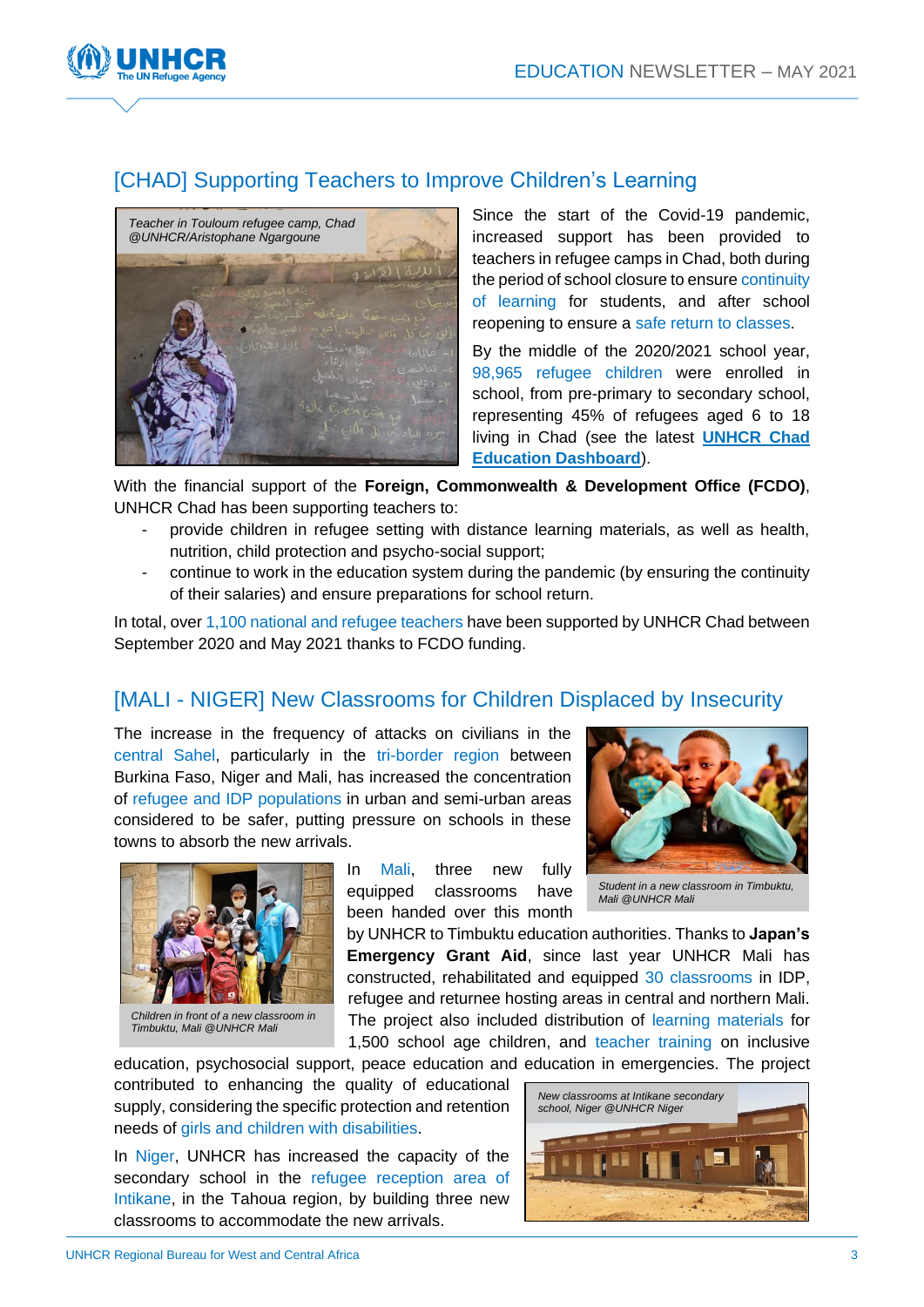## **EDUCATION RESOURCES**

### [\[INEE\] 2018-2021 Working Groups: Compilation of Resources](https://inee.org/blog/end-term-report-inee-working-groups-2018-2021)

As the INEE 2018-2021 Working Groups have come to a close in May, a catalog of all the resources produced by this cohort has been published online.

Amongst the resources available, you can find information on:

- Alternative and non-formal education policy notes and taxonomy;
- Teachers in Crisis Contexts training materials and teacher stories;
- PSS and Social and Emotional Learning guidelines, measurement tools, etc.;
- Information on Data in EIE and ways of improving data collection and gathering evidence on interventions;
- Advocacy messaging on education in emergencies;
- Professional standards for EIE practitioners.

*Access the resource catalogue [here](https://inee.org/blog/end-term-report-inee-working-groups-2018-2021).*

### [\[EdTech Hub\] EdTech and Covid-19: Lessons from Around the World](https://edtechhub.org/2021/02/19/edtech-and-covid-19-lessons-from-around-the-world/)

Experts from 10 countries collaborated with EdTech Hub to document the education response to Covid-19 and the use of EdTech through these case studies.

Key lessons that emerge from the case studies and workshop include:

- Across the 10 countries there were considerable differences in both investment and plans to move towards EdTech solutions pre-Covid-19;
- Rapid response was enabled by a range of factors:
- Low-cost data "bundles" and smart-phone technology facilitated better access to technology for distance education;
- Government agencies have relied mainly on just-in-time data when managing school closures and distance learning.

*Read the full blog [here](https://edtechhub.org/2021/02/19/edtech-and-covid-19-lessons-from-around-the-world/).*

**FdTecl** 

evidence better decisions more learning

### [\[SWI\] Education: Making it a Priority in Humanitarian Emergencies](https://www.buzzsprout.com/915097/8617254-education-making-it-a-priority-in-humanitarian-emergencies)

Why does education seem to come a poor second during humanitarian crises?

In this episode of **[Inside Geneva](https://www.swissinfo.ch/eng/insidegeneva)** host Imogen Foulkes talks to experts on

education in emergencies, including Yasmine Sherif, Director of Education Cannot Wait (ECW), Julienne Vipond, head of the Unicef-led education cluster in Sudan, and Manuel Bessler, head of Swiss Humanitarian Aid.

*Listen to the podcast [here](https://www.buzzsprout.com/915097/8617254-education-making-it-a-priority-in-humanitarian-emergencies).*



**Education in Emergencies**